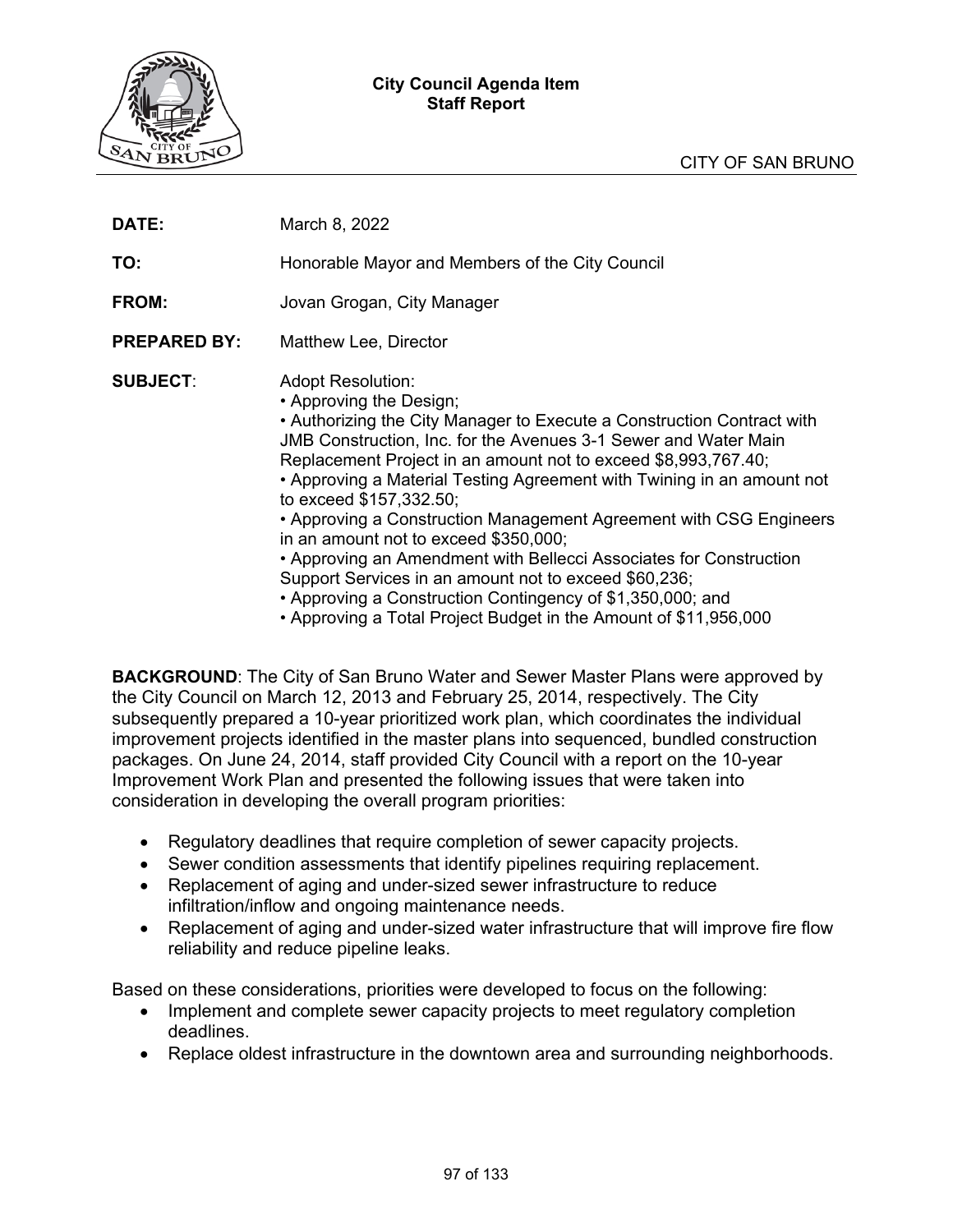The Avenues 3-1 Sewer and Water Main Replacement Project was identified as one of the capital improvement projects in this work plan. The primary purpose of the project is to increase the capacities of the sewer and water mains with the goals of reducing the risk of sanitary sewer overflows and improving the reliability of the water system.

This project consists of installing approximately 6,700 feet of water pipeline and 6,500 feet of sewer pipeline within various streets bounded by Kains Avenue, El Camino Real, San Mateo Avenue and Sylvan Avenue (Attachment 3). After the pipelines have been replaced, the pavement will be rehabilitated and accessible curb ramps will be installed.

**DISCUSSION**: In December 2021, staff issued a notice inviting bids for the construction of the Avenues 3-1 Sewer and Water Main Replacement Project. Notice to bidders was sent to contractors listed in the City's contractor directory, posted on the City's website and provided to construction distribution centers. The project was also advertised twice in the San Mateo County Times newspaper on December 3, 2021 and December 10, 2021. Staff held a non-mandatory pre-bid meeting on January 5, 2022.

A total of five bids were received and opened on January 17, 2022. A summary of the bid results is provided below.

| <b>Contractor</b>          | <b>Total Bid Price</b> |
|----------------------------|------------------------|
| 1. JMB Construction        | \$8,993,767.40         |
| 2. Ranger Pipelines        | \$9,277,607.50         |
| 3. K.J. Woods Construction | \$9,988,054.00         |
| 4. Con-Quest Contractors   | \$11,927,626,42        |
| 5. Minerva Construction    | \$14,116,640.50        |
| <b>Engineer's Estimate</b> | \$10,847,342.00        |

After a thorough review of all bid proposals for responsiveness, compliance with bid specifications, and reference checks, staff recommends awarding the contract to JMB Construction of San Francisco, California. JMB Construction is a responsible bidder and submitted the lowest responsive bid in the amount of \$8,993,767.40, which was \$1,853,575 less than the engineer's estimate. JMB Construction has satisfactorily completed numerous water and sewer construction work for public agencies in the Bay Area including for the Cities of Burlingame, San Bruno, San Francisco, San Jose, and South San Francisco. Based on their experience and performance, staff has determined that JMB Construction meets the qualifications to perform the work for the Avenues 3-1 Sewer & Water Main Replacement Project as specified in the contract documents.

Construction work will be limited to the hours of 8:00 am to 5:00 pm Monday through Friday, excluding holidays. Construction will be performed in a manner to minimize disruptions to water and sewer services. Typically, the only utility disruptions occur when the contractor ties in the new water main to the existing water system and connects the new water services. Other construction impacts will include temporary roadway closures, on-street parking, noise, dust, and short-term accessibility in and out of driveways. However, minimizing the neighborhood impact is one of the goals for a successful project. Businesses and residents will be notified 48 hours in advance of any planned disruptions to water and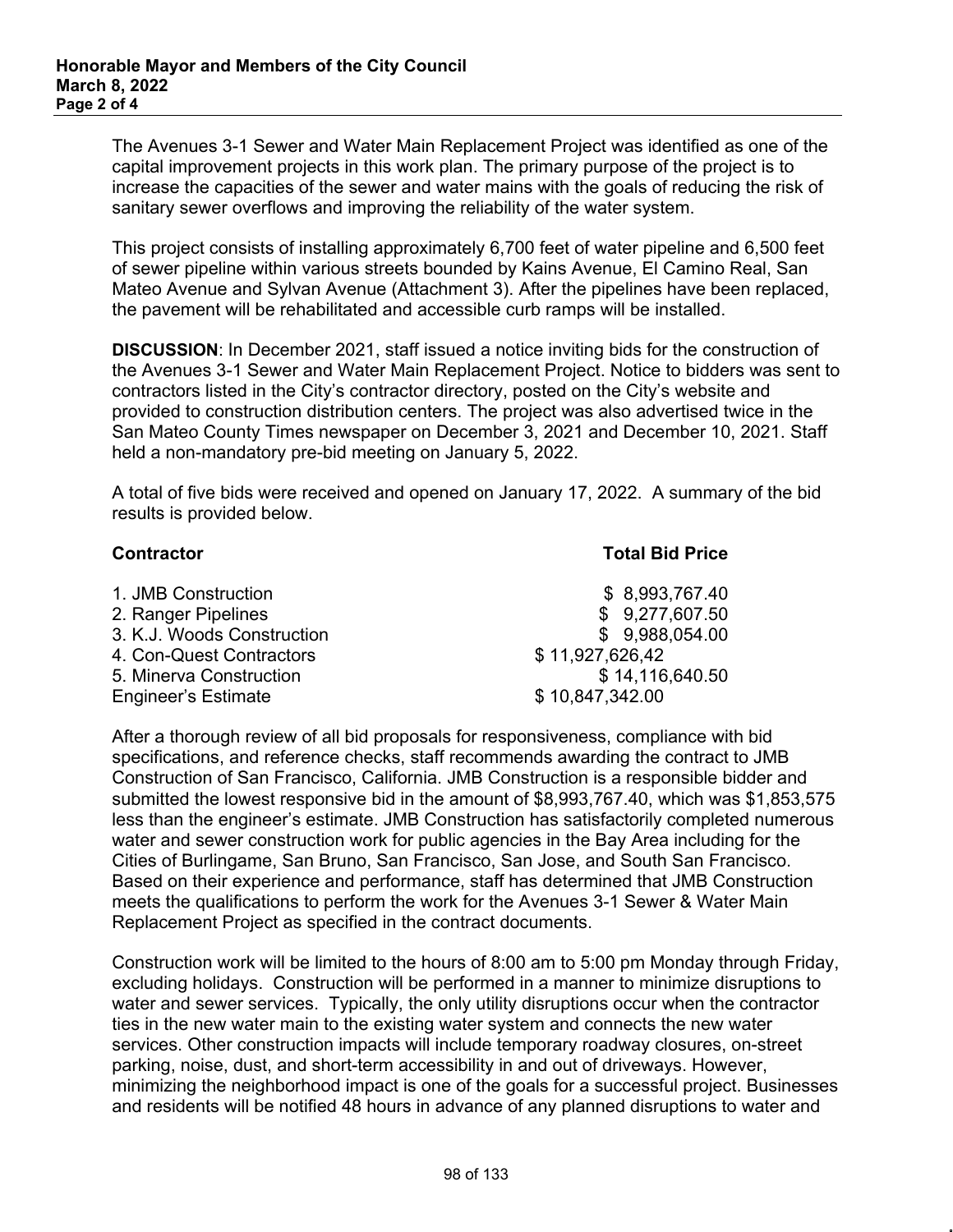sewer services and extended driveway access. As directed by City Council, all capital improvement projects shall limit construction equipment and materials stored within the public right-of-way to what is needed for five days of construction and will also require equipment/materials to be removed over the weekend (Attachment 4). This requirement effectively requires that the contractor remobilize their equipment/materials every week to the project site. Residents living along the roadways leading from the off-site staging areas to the project site should expect additional trips of construction equipment and trucks laden with materials as the contractor will now be mobilizing and demobilizing on a weekly basis. The cost to perform the work and meet this requirement is approximately \$100,000 and is an additional cost that has been included the total bid price.

A community meeting will be conducted with the neighborhood prior to construction to advise residents and businesses of project-related construction impacts and obtain their comments and feedback. Construction on the Avenues 3-1 project is expected to begin in Summer 2022 and be completed by Summer 2023.

In order to increase capacity to deliver, staff is bringing on comprehensive construction management support so that staff can focus on the delivery of other capital improvement projects. CSG Engineers was on the City's on-call list for engineering support and was retained to provide this service. City staff will continue to perform overall project management as well as field inspection. Material testing services are required to ensure materials used on the project meet the relevant standards and will be performed by Twining, a material testing consultant firm that was on the City's on-call list for material testing services.

**FISCAL IMPACT**: The amended FY 2021-22 CIP budget for the project includes an allocation of \$6,060,000 from the Wastewater Fund and \$5,900,000 from the Water Fund to complete the design, bid and construction phases. This amount is sufficient to fund the estimated total project cost of approximately \$11,956,000 which includes construction contingency, materials testing, design and construction support services, construction management services, staff management and inspection, construction materials testing and construction contingency.

| Design / Construction Support (Bellecci Associates) | 559,328    |
|-----------------------------------------------------|------------|
| <b>Construction Management (CSG Engineers)</b>      | 350,000    |
| <b>Staff Management and Inspection</b>              | 545,000    |
| <b>Construction Materials Testing (Twining)</b>     | 157,333    |
| <b>Construction Contract (JMB Construction)</b>     | 8,993,768  |
| <b>Construction Contingency (15%)</b>               | 1.350.000  |
| <b>Estimated Total Project Cost</b>                 | 11.956.000 |

The estimated project costs are as follows:

**ENVIRONMENTAL IMPACT**: The proposed project qualifies for a categorical exemption per 15302 "Replacement or Reconstruction".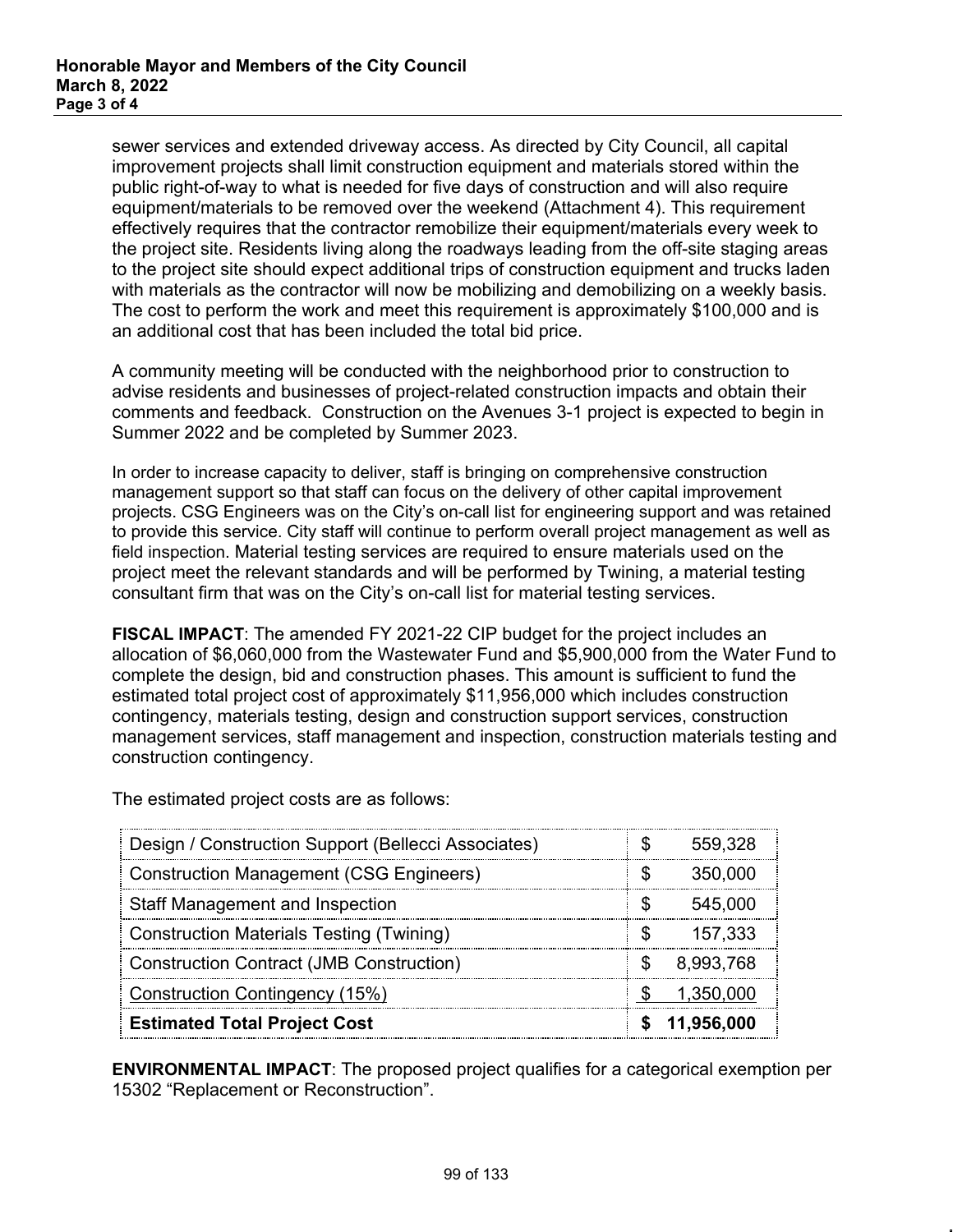### **RECOMMENDATION:**

Adopt Resolution:

• Approving the Design;

• Authorizing the City Manager to Execute a Construction Contract with JMB Construction, Inc. for the Avenues 3-1 Sewer and Water Main Replacement Project in an amount not to exceed \$8,993,767.40;

• Approving a Material Testing Agreement with Twining in an amount not to exceed \$157,332.50;

• Approving a Construction Management Agreement with CSG Engineers in an amount not to exceed \$350,000;

• Approving an Amendment with Bellecci Associates for Construction Support Services in an amount not to exceed \$60,236;

• Approving a Construction Contingency of \$1,350,000; and

• Approving a Total Project Budget in the Amount of \$11,956,000

## **ALTERNATIVES:**

1. Reject all bids and direct staff to re-advertise the project. This action will delay the completion of the Avenues 3-1 Sewer and Water Main Replacement Project.

2. Do not award the construction contract and do not complete the project.

## **ATTACHMENTS:**

1. Resolution

2. 2021-22 CIP Budget Sheets (Pending until 2/22 mid-year adjustment)

- 3. Location Map
- 4. Construction Staging/Screening Requirement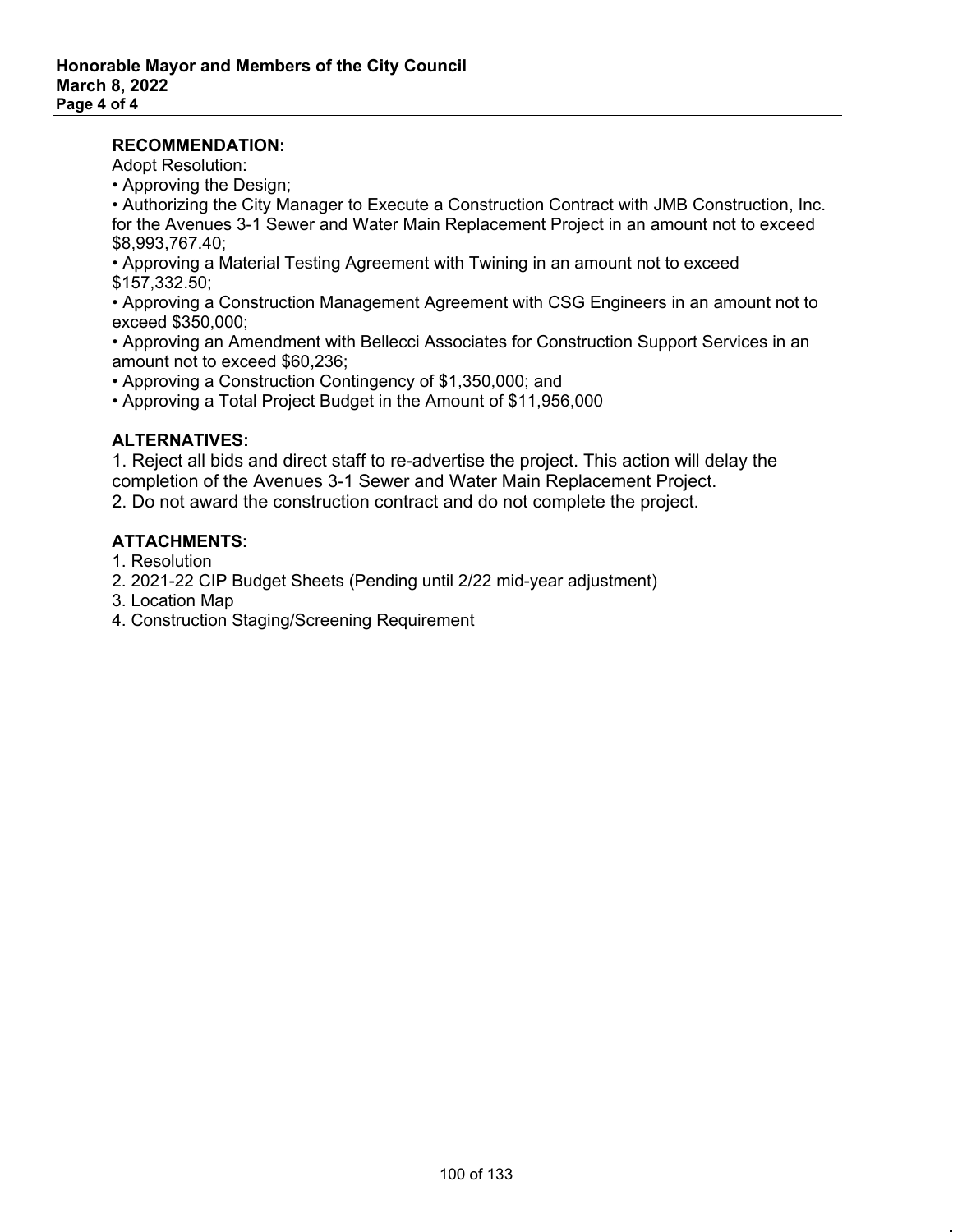## **RESOLUTION**

- **APPROVING THE DESIGN;**
- **AUTHORIZING THE CITY MANAGER TO EXECUTE A CONSTRUCTION CONTRACT WITH JMB CONSTRUCTION, INC. FOR THE AVENUES 3-1 SEWER AND WATER MAIN REPLACEMENT PROJECT IN THE AMOUNT OF \$8,993,767.40;**
- **APPROVING A MATERIAL TESTING AGREEMENT WITH TWINING IN AN AMOUNT NOT TO EXCEED \$157,332.50;**
- **APPROVING A CONSTRUCTION MANAGEMENT AGREEMENT WITH CSG ENGINEERS IN AN AMOUNT NOT TO EXCEED \$350,000;**
- **APPROVING AN AMENDMENT WITH BELLECCI ASSOCIATES FOR CONSTRUCTION SUPPORT SERVICES IN AN AMOUNT NOT TO EXCEED \$60,236;**
- **APPROVING A CONSTRUCTION CONTINGENCY OF \$1,350,000; AND**
- **APPROVING A TOTAL PROJECT BUDGET IN THE AMOUNT OF \$11,956,000**

**WHEREAS,** the City Council adopted resolutions to accept the updated Water System Master Plan and Sewer Master Plan on March 12, 2013 and February 25, 2014, respectively; and

**WHEREAS,** the City completed the 10-year Work Plan that coordinated individual improvement projects identified in the separate utility master plans and identified the Avenues 3-1 as one of the capital improvement project; and

**WHEREAS**, the project will increase capacities of the sewer and water mains with the goal of reducing the risk of sanitary sewer overflows and improving the reliability of the water system; and

**WHEREAS,** the project consists of installing approximately 6,700 feet of water pipeline and 6,500 feet of new water pipelines; and

**WHEREAS**, the City advertised this project for bid in compliance with State Contract Code and local purchasing regulations and received five sealed bids on January 17, 2022; and

**WHEREAS**, JMB Construction, Inc. was determined to be a responsible bidder and submitted the lowest responsive bid in the amount of \$8,993,767.40; and

**WHEREAS,** JMB Construction, Inc. has satisfactorily completed water and sewer replacement projects for public agencies in the Bay Area, meets the contractor qualifications, and has a valid contractor's license required to perform the scope of work of this project; and

**WHEREAS,** funding for this project is available within the established FY 2021-22 Capital Improvement Program in the Water and Sewer Main Improvement and Replacement Programs.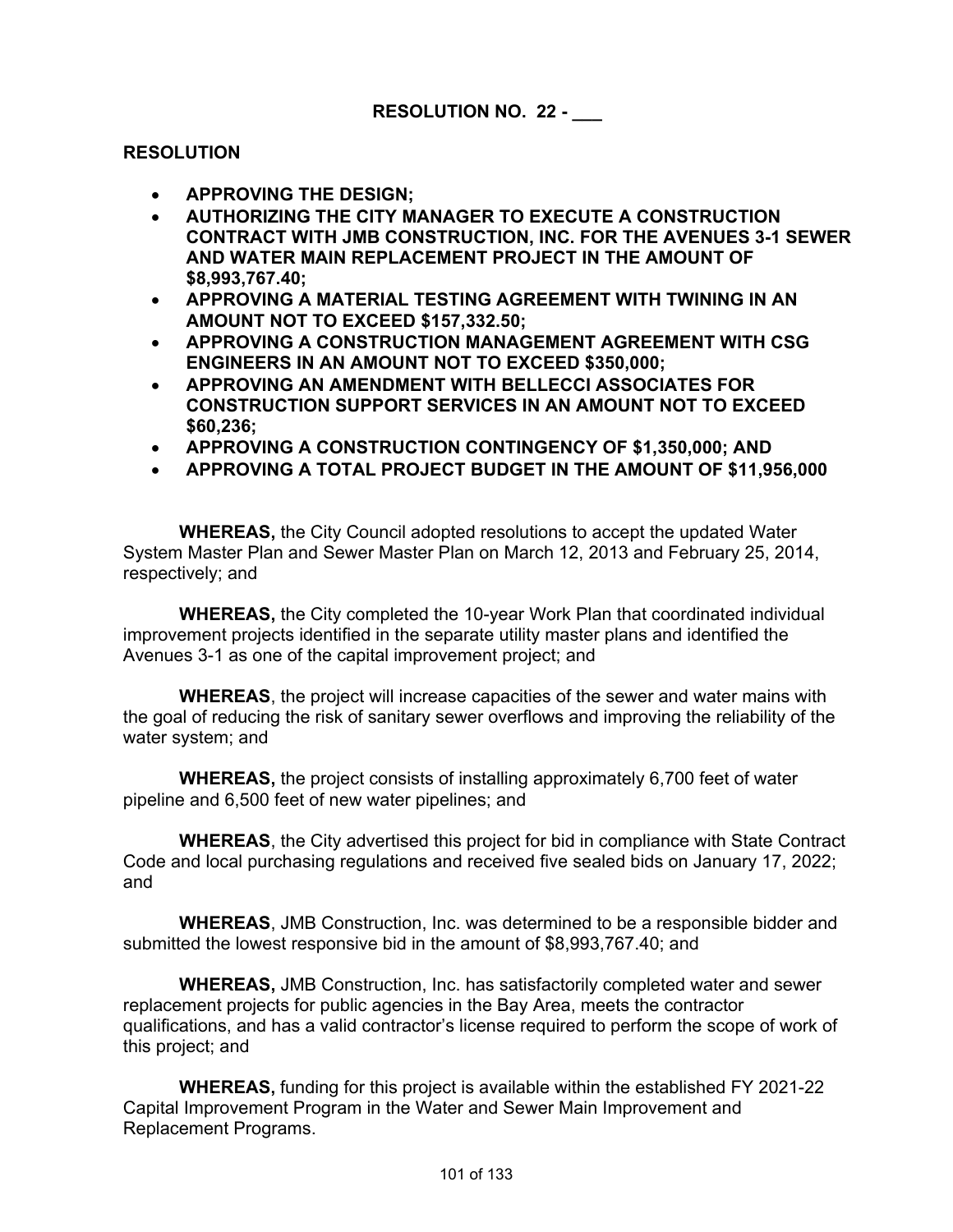**NOW, THEREFORE, BE IT RESOLVED** that the San Bruno City Council hereby:

- Approves the design;
- Authorizes the City Manager to execute a construction contract with JMB Construction, Inc. for the Avenues 3-1 Sewer and Water Main Replacement Project in an amount not to exceed \$8,993,767.40;
- Approves a material testing agreement with Twining in an amount not to exceed \$157,332.50;
- Approves a construction management agreement with CSG Engineers in an amount not to exceed \$350,000;
- Approves an amendment with Bellecci Associates for construction support services in an amount not to exceed \$60,236;
- Approves a construction contingency of \$1,350,000; and
- Approves a total project budget in the amount of \$11,956,000

Dated: March 8, 2022

I, Melissa Thurman, City Clerk, do hereby certify that the foregoing Resolution was duly and regularly passed and adopted by the City Council of the City of San Bruno this 8th day of March 2022 by the following vote:

| AYES: | Councilmembers:         |  |
|-------|-------------------------|--|
| NOES: | Councilmembers          |  |
|       | ABSENT: Councilmembers: |  |

ATTEST:

Melissa Thurman, MMC City Clerk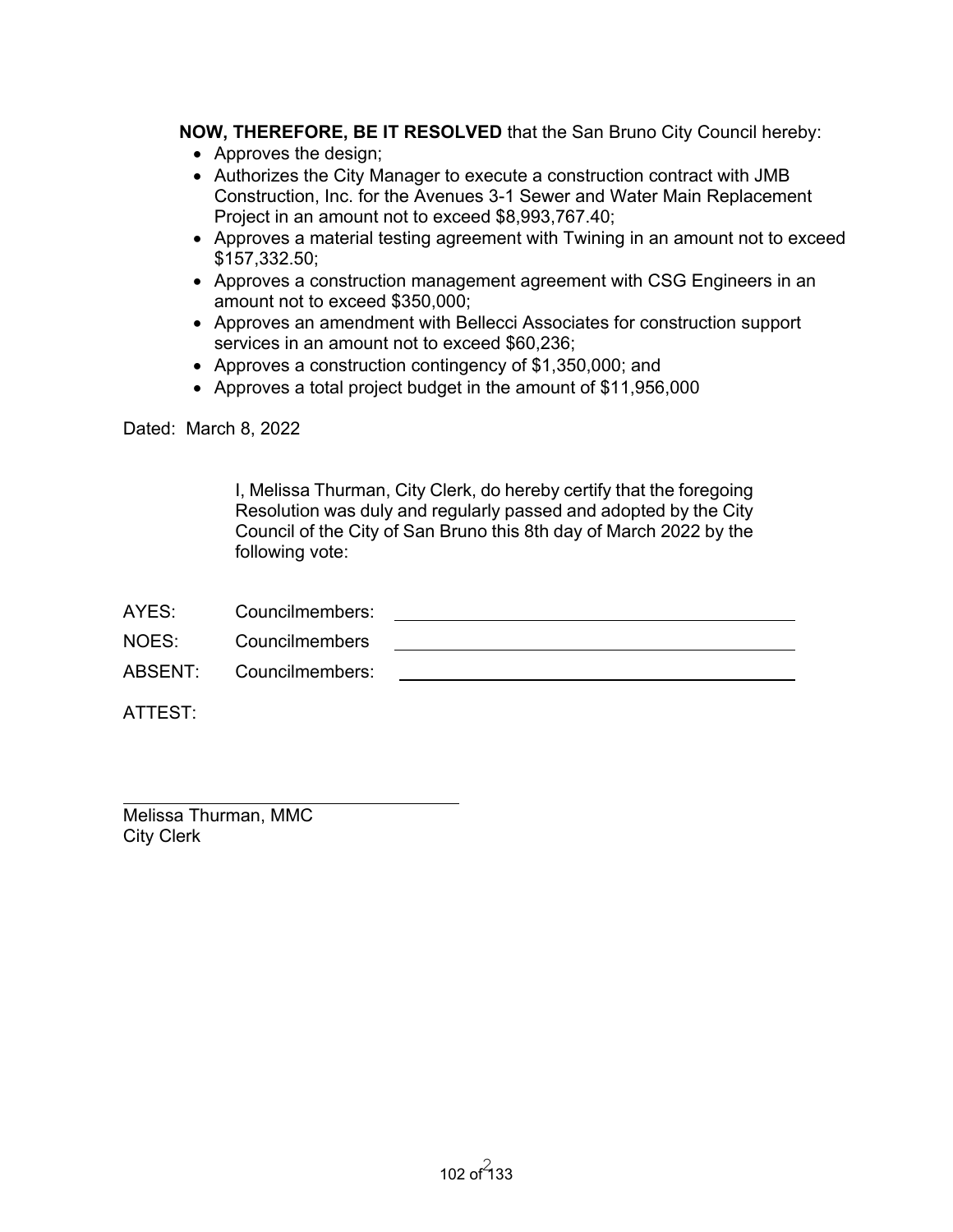# Water Capital

# Water Mains

Water Main Improvement and Replacement Program - Project Detail

**PROJECT #: 11006|11007|11008|11009|11010|11011**

| <b>DEPARTMENT: Public Works</b> |                    |              |                          |              |                        |              | FY2021-22                |             |                          |              |                |              |                |              |                          |               |                          |             | Total                      |
|---------------------------------|--------------------|--------------|--------------------------|--------------|------------------------|--------------|--------------------------|-------------|--------------------------|--------------|----------------|--------------|----------------|--------------|--------------------------|---------------|--------------------------|-------------|----------------------------|
| <b>FUNDING SOURCES</b>          |                    |              | Prior<br>Appropriations  |              | Estimated<br>Carryover |              | New Request              |             | Total<br>Appropriations  |              | FY2022-23      |              | FY2023-24      |              | FY2024-25                |               | FY2025-26                |             | FY2022-26<br><b>Budget</b> |
| Water Fund                      |                    | s            | 10,482,500               | s            | 5,793,037              | s            | 250,000                  | s           | 6,043,037                | s            | 6,150,000      | s            | 7,000,000      | s            | $8,000,000$ \$           |               |                          | S           | 27,193,037                 |
|                                 |                    |              |                          |              |                        |              |                          |             |                          |              |                |              |                |              |                          |               |                          |             |                            |
|                                 | Defund? Completed? |              |                          |              |                        |              | FY2021-22                |             |                          |              |                |              |                |              |                          |               |                          |             | Total                      |
|                                 |                    |              | Prior                    |              | Estimated              |              |                          |             | Total                    |              |                |              |                |              |                          |               |                          |             | FY2022-26                  |
| PROJECT APPROPRIATIONS          | Project            |              | Appropriations           |              | Carryover              |              | New Request              |             | Appropriations           |              | FY2022-23      |              | FY2023-24      |              | FY2024-25                |               | FY2025-26                |             | <b>Budget</b>              |
| San Antonio Avenue              | 11006              | s            | $1,082,500$ \$           |              | $(3)$ \$               |              | $\overline{\phantom{a}}$ | \$          | (3)                      | $\mathsf{s}$ |                | $\mathbb S$  |                | $\mathbb S$  |                          | $\mathbb{S}$  | $\frac{1}{2}$            | \$          | (3)                        |
| Design                          |                    |              | 25,500                   |              | 3,003                  |              | i,                       |             | 3,003                    |              |                |              |                |              |                          |               |                          |             | 3,003                      |
| Construction                    |                    |              | 1,057,000                |              | (3,006)                |              |                          |             | (3,006)                  |              |                |              |                |              |                          |               |                          |             | (3,006)                    |
| Avenues No. 1-3                 | 11007              | $\mathbb{S}$ | 5,020,000                | S            | 1,854,312 \$           |              | $(1,000,000)$ \$         |             | 854,312                  | $\mathsf{s}$ |                | $\mathbb S$  |                | $\mathbb S$  |                          | $\mathbf S$   |                          | \$          | 854,312                    |
| Design                          |                    |              | 300,000                  |              | 62,021                 |              |                          |             | 62,021                   |              |                |              |                |              |                          |               |                          |             | 62,021                     |
| Construction                    |                    |              | 4,720,000                |              | 1,792,291              |              | (1,000,000)              |             | 792,291                  |              |                |              |                |              |                          |               |                          |             | 792,291                    |
| Avenues No. 2-1                 | 11008              | s            | $230,000$ \$             |              | 90,952 \$              |              | $200,000$ \$             |             | 290,952                  | s            |                | $\mathsf{s}$ |                | $\mathsf{s}$ |                          | $\mathbf S$   | $\overline{\phantom{a}}$ | $\mathbb S$ | 290,952                    |
| Design                          |                    |              | 180,000                  |              | 52,926                 |              |                          |             | 52,926                   |              |                |              |                |              |                          |               |                          |             | 52,926                     |
| Construction                    |                    |              | 50,000                   |              | 38,026                 |              | 200,000                  |             | 238,026                  |              |                |              |                |              |                          |               |                          |             | 238,026                    |
| Avenues No. 3-1                 | 11009              | $\mathbb{S}$ | 3,850,000                | S            | 3,547,776 \$           |              | $1,050,000$ \$           |             | 4,597,776                | $\mathsf{s}$ | 1,550,000 \$   |              |                | $\mathsf{s}$ |                          | $\mathbf S$   |                          | $\mathbb S$ | 6,147,776                  |
| Design                          |                    |              | 300,000                  |              | 43,741                 |              | 50,000                   |             | 93,741                   |              |                |              |                |              |                          |               |                          |             | 93,741                     |
| Construction                    |                    |              | 3,550,000                |              | 3,504,035              |              | 1,000,000                |             | 4,504,035                |              | 1,550,000      |              |                |              |                          |               |                          |             | 6,054,035                  |
| Avenues No. 3-2                 | 11010              | \$           | 300,000                  | s            | 300,000 \$             |              | $\overline{\phantom{a}}$ | \$          | 300,000                  | s            | $4,000,000$ \$ |              |                | S            |                          | <sup>\$</sup> |                          | \$          | 4,300,000                  |
| Design                          |                    |              | 300,000                  |              | 300,000                |              | ÷,                       |             | 300,000                  |              |                |              |                |              |                          |               |                          |             | 300,000                    |
| Construction                    |                    |              | ٠                        |              |                        |              |                          |             | $\sim$                   |              | 4,000,000      |              |                |              |                          |               |                          |             | 4,000,000                  |
| Avenues No. 3-3                 | 11011              | $\mathbb S$  | $\overline{\phantom{a}}$ | $\mathbb{S}$ |                        | $\mathsf{s}$ | L.                       | $\mathbb S$ | $\overline{a}$           | $\mathsf{s}$ |                | $\mathbb{S}$ | 300,000        | s            | $4,000,000$ \$           |               |                          | $\mathbb S$ | 4,300,000                  |
| Design                          |                    |              | ٠                        |              |                        |              |                          |             | ÷                        |              |                |              | 300,000        |              |                          |               |                          |             | 300,000                    |
| Construction                    |                    |              | $\sim$                   |              |                        |              |                          |             | $\bar{a}$                |              |                |              |                |              | 4,000,000                |               |                          |             | 4,000,000                  |
| Avenues No. 3-4                 | Unassigned \$      |              | $\overline{\phantom{a}}$ | $\mathbb S$  |                        | s            | $\overline{a}$           | \$          | $\overline{\phantom{a}}$ | s            |                | $\mathbf{s}$ | 300,000        | <sub>S</sub> | $4,000,000$ \$           |               |                          | \$          | 4,300,000                  |
| Design                          |                    |              |                          |              |                        |              |                          |             | ÷,                       |              |                |              | 300,000        |              |                          |               |                          |             | 300,000                    |
| Construction                    |                    |              | ٠                        |              |                        |              |                          |             | ÷.                       |              |                |              |                |              | 4,000,000                |               |                          |             | 4,000,000                  |
| Avenues No. 4-1                 | Unassigned \$      |              | $\overline{\phantom{a}}$ | $\mathbb S$  |                        | s            | $\overline{\phantom{a}}$ | Ŝ           | $\overline{\phantom{a}}$ | $\mathbb S$  | 300,000        | $\mathbb{S}$ | $2,400,000$ \$ |              | $\overline{\phantom{a}}$ | $\mathbf S$   |                          | $\mathbb S$ | 2,700,000                  |
| Design                          |                    |              | $\sim$                   |              |                        |              |                          |             | ä,                       |              | 300,000        |              |                |              |                          |               |                          |             | 300,000                    |
| Construction                    |                    |              | ÷                        |              |                        |              |                          |             | ÷                        |              | ÷.             |              | 2,400,000      |              |                          |               |                          |             | 2,400,000                  |
| Avenues No. 4-2                 | Unassigned \$      |              | $\overline{\phantom{a}}$ | $\mathbb S$  |                        | s            | ÷                        | $\mathbb S$ | $\overline{\phantom{a}}$ | $\mathsf{s}$ | 300,000        | $\mathbb{S}$ | $4,000,000$ \$ |              | $\overline{\phantom{a}}$ | $\mathsf{s}$  | $\overline{\phantom{a}}$ | $\mathbb S$ | 4,300,000                  |
| Design                          |                    |              | $\sim$                   |              |                        |              |                          |             | $\bar{a}$                |              | 300,000        |              |                |              |                          |               |                          |             | 300,000                    |
| Construction                    |                    |              |                          |              |                        |              |                          |             |                          |              |                |              | 4,000,000      |              |                          |               |                          |             | 4,000,000                  |
| Total                           |                    | \$           | 10,482,500               | \$           | 5,793,037              | <b>S</b>     | 250,000                  | s           | 6,043,037                | \$           | 6,150,000      | \$           | 7,000,000      |              | \$8,000,000              | $\mathbf{s}$  |                          |             | \$27,193,037               |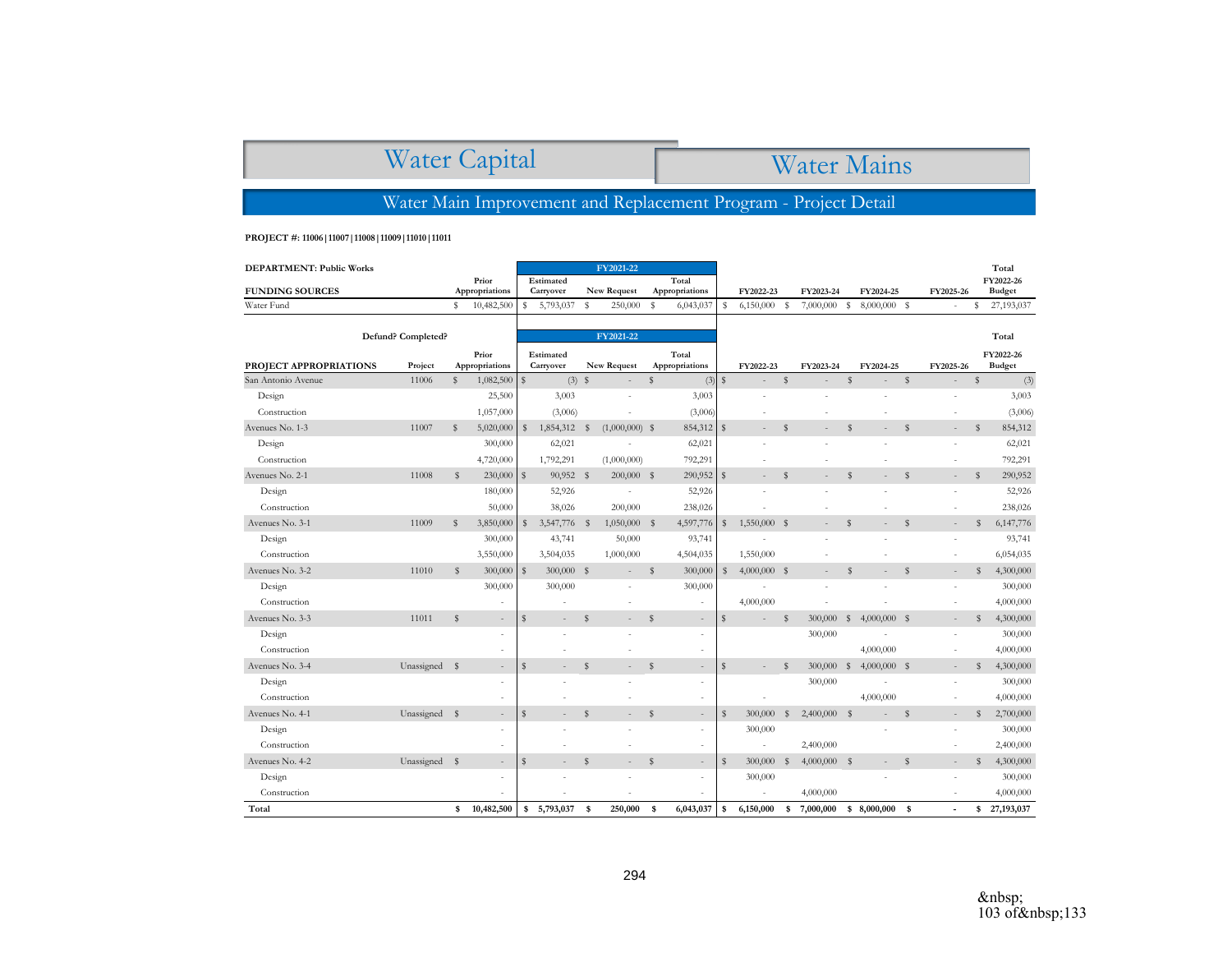| Wastewater Capital                                    | <b>Sewer Mains</b> |  |  |  |  |  |
|-------------------------------------------------------|--------------------|--|--|--|--|--|
| Sewer Main Improvement & Replacement - Project Detail |                    |  |  |  |  |  |

#### **PROJECT #: 31006|31007|31008|31009|31010|31011|31012|31013|31014**

| DEPARTMENT: Public Works |               |                                |              |                        |              | FY2021-22                |              |                         |              |                  |             |              |              |           |             |                |              | Total                      |
|--------------------------|---------------|--------------------------------|--------------|------------------------|--------------|--------------------------|--------------|-------------------------|--------------|------------------|-------------|--------------|--------------|-----------|-------------|----------------|--------------|----------------------------|
| <b>FUNDING SOURCES</b>   |               | <b>Prior Appropriations</b>    |              | Estimated<br>Carryover |              | New Request              |              | Total<br>Appropriations |              | FY2022-23        |             | FY2023-24    |              | FY2024-25 |             |                |              | FY2025-26 FY2022-26 Budget |
| Wastewater Fund          |               | s<br>11,985,316                | s            | 5,905,357              | s            | 1,600,000                | s            | 7,505,357               | s            | 13,600,000 \$    |             | 10,860,000   | s            | 7,000,000 | s           |                | s            | 38,965,357                 |
|                          |               |                                |              |                        |              | FY2021-22                |              |                         |              |                  |             |              |              |           |             |                |              | Total                      |
|                          |               |                                |              |                        |              |                          |              |                         |              |                  |             |              |              |           |             |                |              |                            |
|                          |               |                                |              | Estimated              |              |                          |              | Total                   |              |                  |             |              |              |           |             |                |              |                            |
| PROJECT TITLE            |               | Project # Prior Appropriations |              | Carryover              |              | New Request              | $\mathbf S$  | Appropriations          |              | FY2022-23        | $\mathbf S$ | FY2023-24    | $\mathbf{s}$ | FY2024-25 |             |                | $\mathsf{s}$ | FY2025-26 FY2022-26 Budget |
| Crestwood Drive          | 31006         | $\mathbf S$<br>1,200,000       | S            | 999,900                | s            |                          |              | 999,900                 | $\mathbf{s}$ |                  |             |              |              |           | s           |                |              | 999,900                    |
| Design                   |               | 300,000                        |              | 105,077                |              |                          |              | 105,077                 |              |                  |             |              |              |           |             |                |              | 105,077                    |
| Construction             |               | 900,000                        |              | 894,823                |              | ×,                       |              | 894,823                 |              |                  |             |              |              |           |             |                |              | 894,823                    |
| San Antonio Avenue       | 31007         | s<br>1,425,316                 | S            | $(651)$ \$             |              | ÷                        | $\mathsf{s}$ | (651)                   | $\mathsf{s}$ |                  | s           |              | $\mathbf S$  |           | $\mathbf S$ |                | $\mathsf{s}$ | (651)                      |
| Design                   |               | 170,000                        |              |                        |              |                          |              |                         |              |                  |             |              |              |           |             |                |              |                            |
| Construction             |               | 1,255,316                      |              | (651)                  |              |                          |              | (651)                   |              |                  |             |              |              |           |             |                |              | (651)                      |
| Avenues No. 1-3          | 31008         | $\mathbb S$<br>5,430,000       | $\mathbb S$  | 1,848,310 \$           |              | $(1,000,000)$ \$         |              | 848,310                 | s            |                  | $\mathbf S$ |              | s            |           | $\mathbf S$ |                | $\mathbb S$  | 848,310                    |
| Design                   |               | 300,000                        |              | (27, 241)              |              | 100,000                  |              | 72,759                  |              |                  |             |              |              |           |             |                |              | 72,759                     |
| Construction             |               | 5,130,000                      |              | 1,875,551              |              | (1,100,000)              |              | 775,551                 |              |                  |             |              |              |           |             |                |              | 775,551                    |
| Avenues No. 2-1          | 31009         | s<br>400,000                   | S            | 106,685 \$             |              |                          | $\mathbb S$  | 106,685                 | $\mathbf S$  | 5,500,000 \$     |             |              | s            |           | S           |                | $\mathbb S$  | 5,606,685                  |
| Design                   |               | 400,000                        |              | 106,685                |              | ä,                       |              | 106,685                 |              |                  |             |              |              |           |             |                |              | 106,685                    |
| Construction             |               |                                |              |                        |              | ×,                       |              |                         |              | 5,500,000        |             |              |              |           |             | ÷              |              | 5,500,000                  |
| Avenues No. 2-2          | 31010         | $\mathbb S$<br>370,000         | $\mathbb S$  | 99,724 \$              |              |                          | $\mathbb S$  | 99,724                  | $\mathbf S$  | 4,500,000 \$     |             |              | s            |           | $\mathbf S$ |                | $\mathbb S$  | 4,599,724                  |
| Design                   |               | 370,000                        |              | 99,724                 |              |                          |              | 99,724                  |              |                  |             |              |              |           |             |                |              | 99,724                     |
| Construction             |               | ÷,                             |              |                        |              |                          |              |                         |              | 4,500,000        |             |              |              |           |             |                |              | 4,500,000                  |
| Avenues No. 2-3          | 31011         | $\mathsf{s}$<br>400,000        | $\mathbb S$  | 399,955 \$             |              |                          | S            | 399,955                 | $\mathsf{s}$ |                  | $\mathbf S$ | 3,260,000    | s            |           | $\mathbf S$ |                | $\mathbb S$  | 3,659,955                  |
| Design                   |               | 400,000                        |              | 399,955                |              |                          |              | 399,955                 |              |                  |             |              |              |           |             |                |              | 399,955                    |
| Construction             |               |                                |              |                        |              |                          |              |                         |              |                  |             | 3,260,000    |              |           |             |                |              | 3,260,000                  |
| Avenues No. 3-1          | 31012         | $\mathbb S$<br>2,460,000       | $\mathbb S$  | 2,151,546              | $\mathbf{s}$ | 2,600,000                | $\mathbf{s}$ | 4,751,546               | S            |                  | $\mathbf S$ |              | $\mathbf S$  |           | S           |                | s            | 4,751,546                  |
| Design                   |               | 300,000                        |              | 27,956                 |              | 50,000                   |              | 77,956                  |              |                  |             |              |              |           |             |                |              | 77,956                     |
| Construction             |               | 2,160,000                      |              | 2,123,590              |              | 2,550,000                |              | 4,673,590               |              |                  |             |              |              |           |             |                |              | 4,673,590                  |
| Avenues No. 3-2          | 31013         | $\mathsf{s}$<br>300,000        | S            | 299,977 \$             |              |                          | $\mathbb S$  | 299,977                 |              | 3,000,000 \$     |             |              | $\mathbf S$  |           | $\mathbf S$ |                | S            | 3,299,977                  |
| Design                   |               | 300,000                        |              | 299,977                |              | ÷,                       |              | 299,977                 |              |                  |             |              |              |           |             |                |              | 299,977                    |
| Construction             |               |                                |              |                        |              |                          |              |                         |              | 3,000,000        |             |              |              |           |             |                |              | 3,000,000                  |
| Avenues No. 3-3          | 31014         | S<br>$\sim$                    | S            | $(90)$ \$              |              | $\overline{\phantom{a}}$ | s            | (90)                    | s            | $\sim$           | S           | 300,000      | <sup>S</sup> | 4.000,000 | - S         | ٠              | S            | 4,299,910                  |
| Design                   |               | J.                             |              | (90)                   |              |                          |              | (90)                    |              |                  |             | 300,000      |              |           |             |                |              | 299,910                    |
| Construction             |               |                                |              |                        |              |                          |              |                         |              |                  |             | ٠            |              | 4,000,000 |             |                |              | 4,000,000                  |
| Avenues No. 3-4          | Unassigned \$ | ۰.                             | $\mathsf{s}$ |                        | S            |                          | s            | $\overline{a}$          | S            |                  | S           | 300,000      | s            | 3,000,000 | - S         |                | $\mathbb{S}$ | 3,300,000                  |
| Design                   |               | ł.                             |              |                        |              |                          |              | ÷                       |              |                  |             | 300,000      |              |           |             |                |              | 300,000                    |
| Construction             |               | ÷                              |              |                        |              |                          |              |                         |              |                  |             |              |              | 3,000,000 |             |                |              | 3,000,000                  |
| Avenues No. 4-1          | Unassigned \$ |                                | S            |                        | $\mathbf S$  |                          | s            |                         | $\mathbf S$  | 300,000 \$       |             | 2,000,000 \$ |              |           | $\mathbf S$ |                | $\mathbb S$  | 2,300,000                  |
| Design                   |               | J.                             |              |                        |              |                          |              | $\overline{a}$          |              | 300,000          |             |              |              |           |             |                |              | 300,000                    |
| Construction             |               |                                |              |                        |              |                          |              |                         |              | ÷.               |             | 2,000,000    |              |           |             |                |              | 2,000,000                  |
| Avenues No. 4-2          | Unassigned \$ |                                | S            |                        | $\mathbf S$  |                          | $\mathbb S$  |                         | s            | 300,000 \$       |             | 5,000,000    | s            |           | S           |                | $\mathbb S$  | 5,300,000                  |
| Design                   |               | ÷,                             |              |                        |              |                          |              | ä,                      |              | 300,000          |             |              |              |           |             |                |              | 300,000                    |
| Construction             |               |                                |              |                        |              |                          |              |                         |              |                  |             | 5,000,000    |              |           |             | ٠              |              | 5,000,000                  |
| Total                    |               | 11,985,316<br>\$               | \$           | 5,905,357              | \$           | 1,600,000                | s            | 7,505,357               |              | 13,600,000<br>\$ | \$          | 10,860,000   | s            | 7,000,000 | s           | $\blacksquare$ | s            | 38,965,357                 |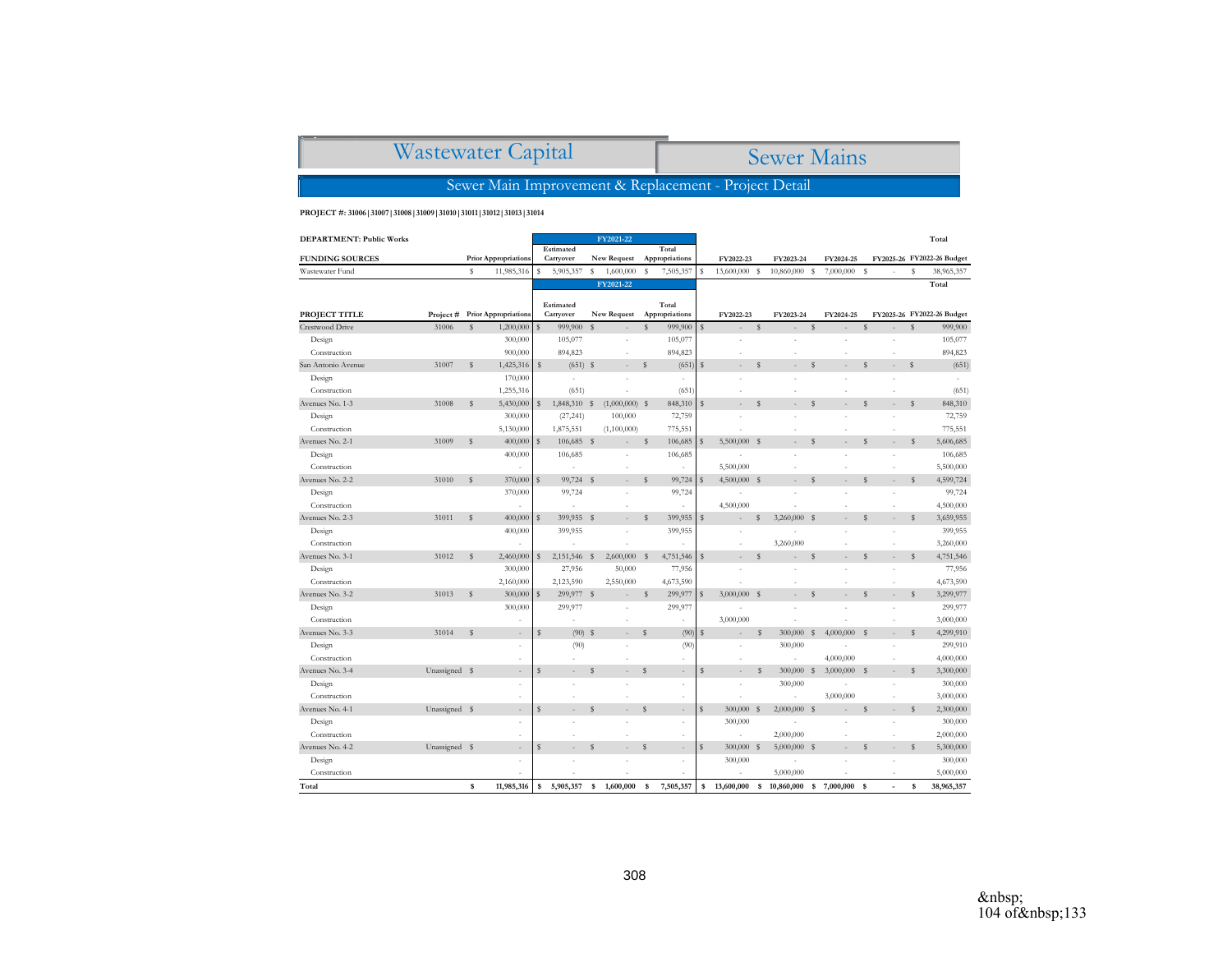# **RESOLUTION NO. 2022-\_\_\_\_\_**

# **RESOLUTION APPROVING THE BUDGET BALANCING STRATEGIES AND SECOND-QUARTER BUDGET AMENDMENT FOR THE FY2021-22 OPERATING AND CAPITAL BUDGET**

**WHEREAS**, the City prepares and adopts its budgets with the intent of providing a planned policy program for City services and a financial system to carry out the planned program of services; and

**WHEREAS**, the City Council approved Resolution no. 2021-22 adopting the FY2021-22 Operating and Capital Budget on June 22, 2021; and

**WHEREAS**, the City Council may amend the budget as necessary to account for changing conditions; and

**WHEREAS**, amendments for revenues and expenditures impacting the various funds should be approved consistent with the operating requirements and previous City Council actions and consistent with the information provided with the mid-year financial status report received by the City Council on February 22, 2022:

| <b>Item</b> | <b>Fund</b>                                | <b>Program / Request</b>                             | <b>Revenue</b><br>Increase /<br>(Decrease) | <b>Expense</b><br>Increase /<br>(Decrease) |
|-------------|--------------------------------------------|------------------------------------------------------|--------------------------------------------|--------------------------------------------|
| A           | <b>General Fund</b>                        | <b>Human Resources</b>                               |                                            | \$8,000                                    |
| B           | <b>General Fund</b>                        | <b>Community Services:</b><br>Recreation             | 76,189                                     | 54,314                                     |
| C           | <b>General Fund</b>                        | <b>Community Services:</b><br><b>Senior Services</b> | (61, 786)                                  |                                            |
| D           | <b>General Fund</b>                        | <b>Community Services:</b><br>Library                |                                            | 54,000                                     |
| Е           | <b>ARPA</b>                                |                                                      | (290,000)                                  | (281, 842)                                 |
| F           | Equipment<br><b>Reserves</b>               | <b>Police Department</b>                             |                                            | 70,000                                     |
|             | <b>Operating Budget Amendment Requests</b> | (\$275,597)                                          | (\$95,628)                                 |                                            |

|   | <b>CIP Budget Amendment Requests:</b>              | <b>Expense Increase /</b><br>(Decrease) |
|---|----------------------------------------------------|-----------------------------------------|
| G | Avenues 3-1 (#11009) – Water for construction      | 1,000,000                               |
| H | Avenues 3-1 (#31012) – Wastewater for construction | 1,000,000                               |
|   | Avenues 2-1 (#31009) – Wastewater for design       | 100,000                                 |
| J | Avenues 2-2 (#31010) – Wastewater for design       | 100,000                                 |
|   | <b>Total CIP Budget Amendment Requests:</b>        | \$2,200,000                             |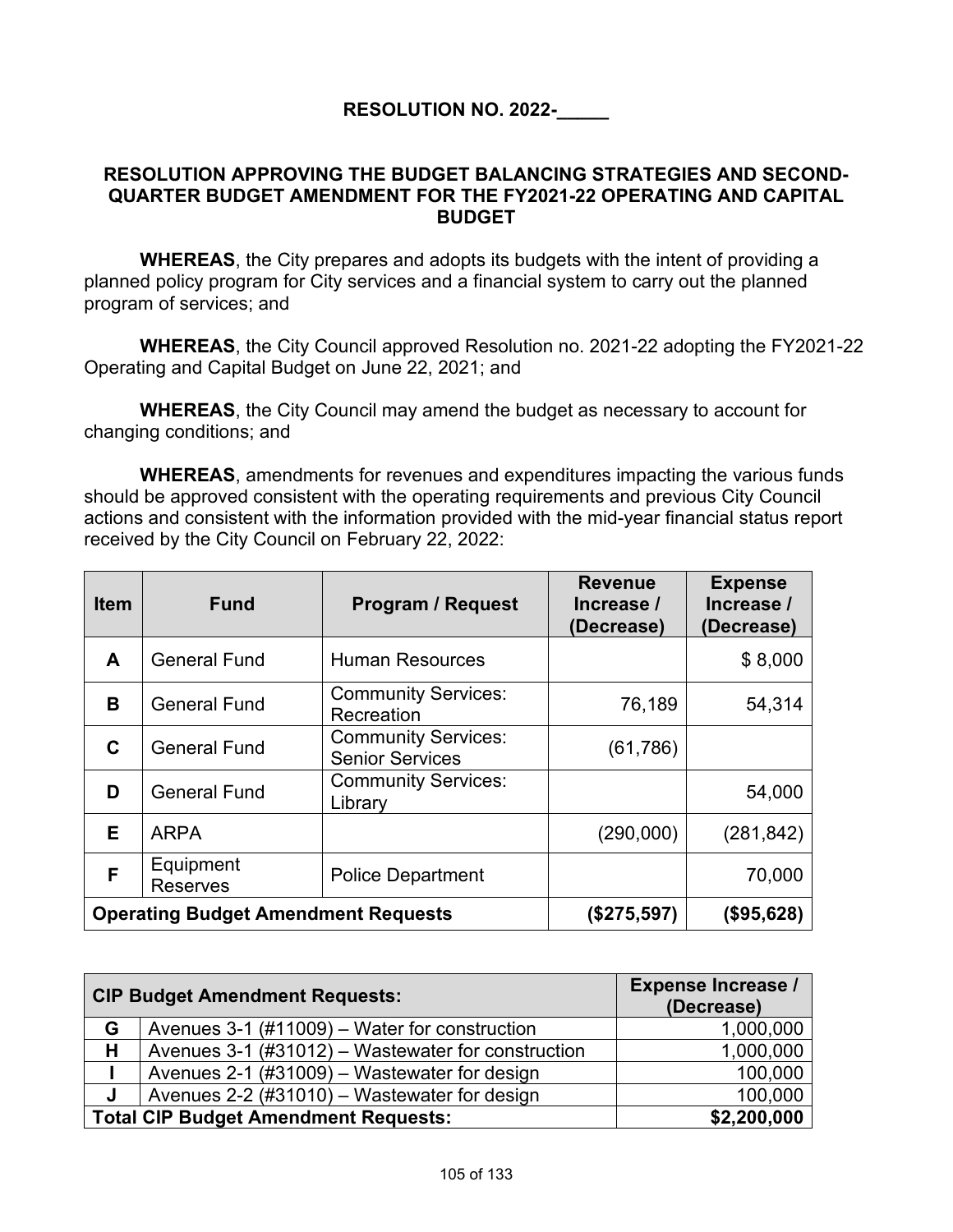**WHEREAS**, amendments will increase the General Fund operating deficit by \$28,613 to \$1,112,874, decrease ARPA surplus by \$8,058, increase Equipment reserve by \$70,000 and increase CIP appropriation by \$2.2 million.

**NOW THEREFORE**, the City Council of the City of San Bruno hereby resolves to amend the FY2021-22 General Fund, Special Revenue Funds, and Capital Improvement Program Budgets and that specific revenue and expenditure line items enumerated are hereby amended.

—o0o—

I hereby certify that foregoing Resolution No. 2022- \_\_ was introduced and adopted by the San Bruno City Council at a regular meeting on February 22, 2022 by the following vote:

AYES:

NOES:

ABSENT:

City Clerk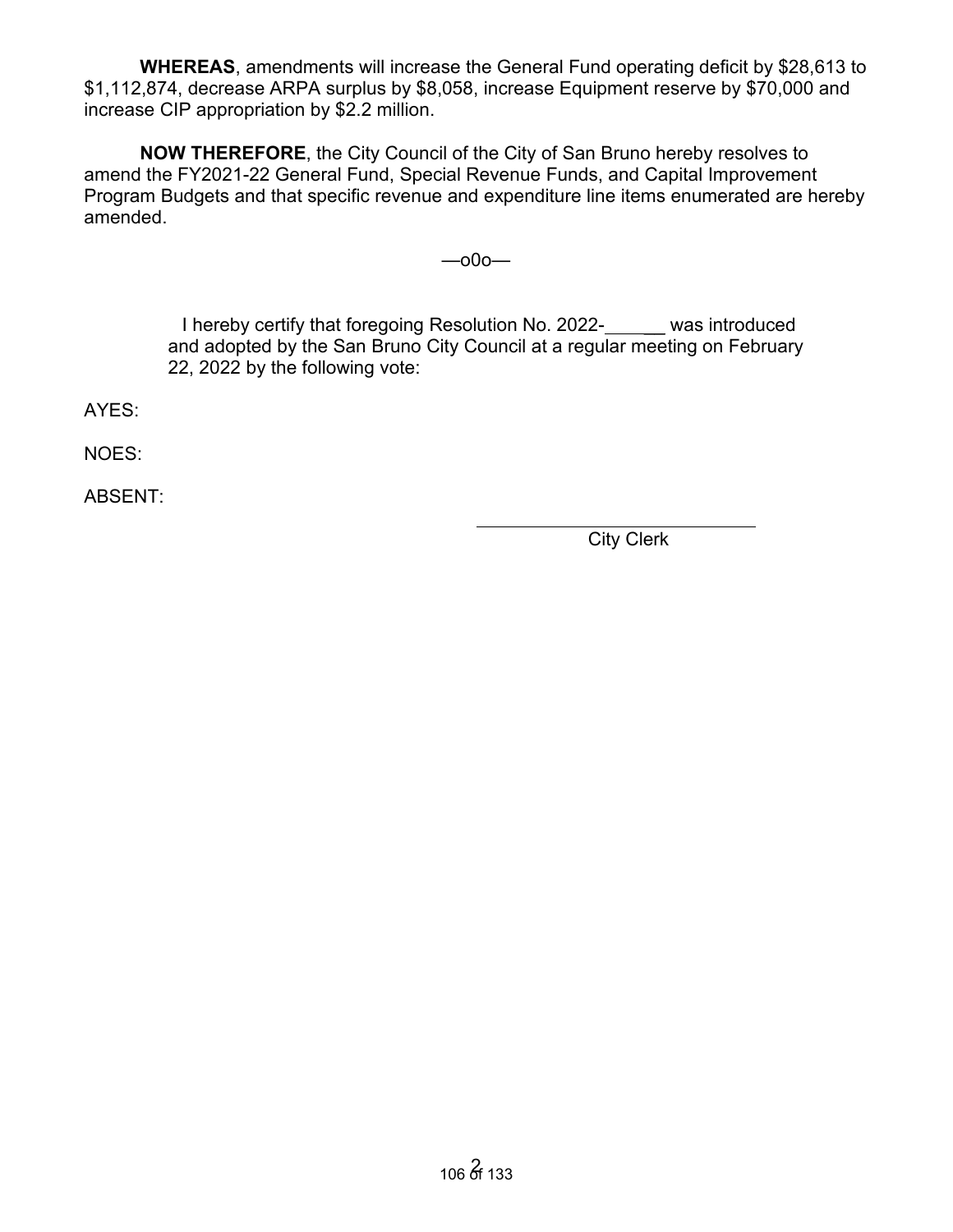

Attachment 3 - Location Map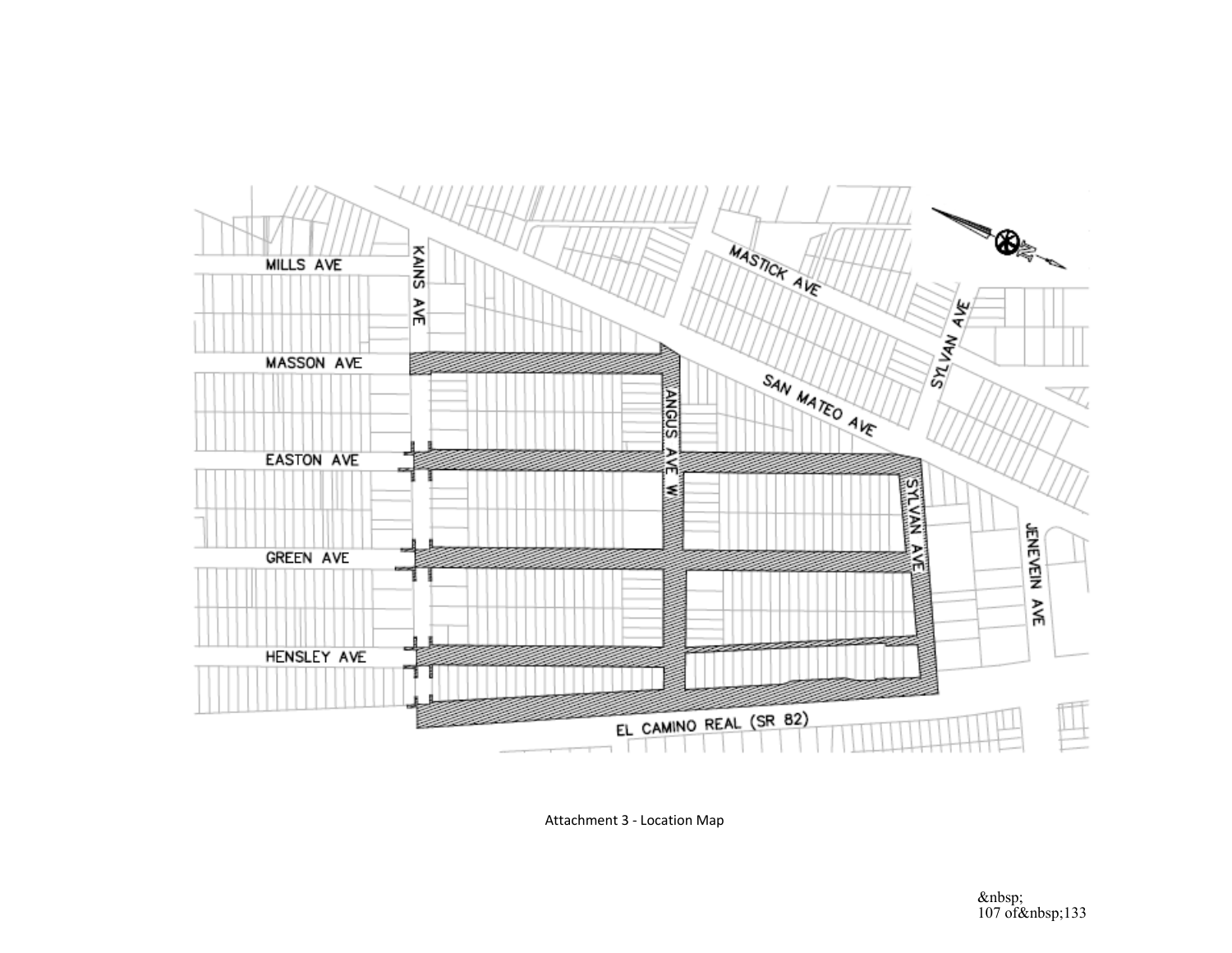# **DOCUMENT 00 73 00**

## **SPECIAL CONDITIONS**

## **List and describe any Contract Conditions not covered under Document 00 72 00 General Conditions that are unique to this specific project.**

1. If approved by the City, construction equipment and materials may be stored within the public right-of-way but must be moved every five (5) days as construction progresses. Material storage at the construction site shall be limited to what is needed for five (5) days construction. No construction material shall be stored over the weekend unless approved by the City Engineer. Operating reflector barricades shall be required for all equipment and material left on the street overnight. At the end of each workday all loose material, parts and debris must be cleaned up and discarded and any stored materials shall be neatly stacked and organized.

Failure to comply with these requirements shall result in liquidated damages in the amount of **\$250** per **Calendar Day.** 

2. The construction site and any off-site staging areas must be secured by temporary chain linked fencing, with a minimum height of 72 inches, unless the building code requires additional protection. The chain link fence is to be made of galvanized steel and must include a top and bottom rail. The fencing must be adequately anchored to prevent movement and the effects of wind. No visible gaps in the fencing are allowed, including between panels or under them. Gates must be sliding or in-swinging and close tightly with no gaps in or around them.

When the construction site or off-site staging area is adjacent to any public right-ofway, the fence adjacent to the right-of-way shall have a visual/dust barrier or screening. The screen is to be constructed of green knitted polyethylene or canvas securely fixed to the inside face of the fencing and shall be maintained in a taut condition throughout the project. No twisted wire is to protrude on the exterior side of the fence. No tears or rips greater than 2" in any dimension will be allowed. Any screening that is torn or ripped or fencing or barricades that have been defaced will be replaced at the contractor's expense within 48 hours.

In addition to the required screening, any wood barricades or temporary chain link fencing facing a public roadway shall be setback two (2) feet from any property line or sidewalk, if site conditions allow. All areas visible from the public right-of-way shall be maintained free of weeds and litter.

Any construction site or staging area fencing facing a public roadway shall include a sign, securely installed on the fence that is made of durable and waterproof materials that provides the following information: the name and emergency contact telephone number of the general contractor. The sign lettering shall be large enough to be read from 10 feet away and the sign shall not extend above the top of the fence. The sign language and graphics need to be approved by City staff prior to installation.